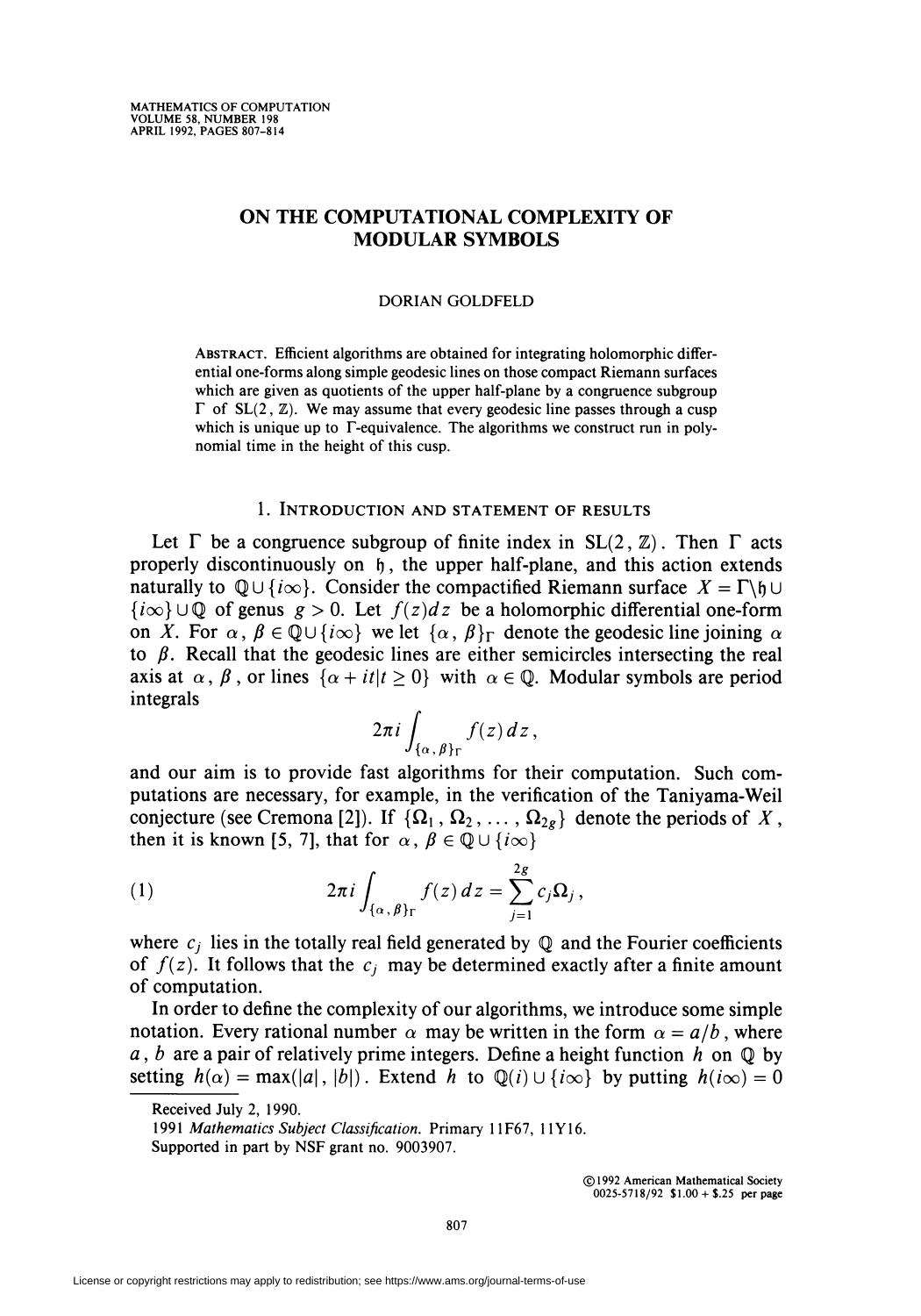#### 808 DORIAN GOLDFELD

and  $h(\alpha + i\beta) = \max(h(\alpha), h(\beta))$  for  $\alpha, \beta \in \mathbb{Q}$ . We shall use the terminology "arithmetic operation" to denote an exact arithmetic operation on  $\mathbb{Q}(i)$  of type  $\alpha \pm \beta$ ,  $\alpha \cdot \beta$  or  $\alpha/\beta$ , and we assume the existence of a machine that can perform such operations. Clearly, we may extend the domain of our operations to  $\mathbb{Q}(i) \cup \{i\infty\}$ . Given a function  $F: \mathbb{Q}(i) \cup \{i\infty\} \to \mathbb{C}$  and  $\alpha \in \mathbb{Q}$ , we shall say  $F(\alpha)$  can be computed to within an error  $\varepsilon$  by our machine if after a finite number of arithmetic operations it can find a rational complex number  $c \in \mathbb{Q}(i)$ such that  $|F(\alpha) - c| < \varepsilon$ . For each  $\varepsilon > 0$ , the complexity of our algorithm for computing  $F(\alpha)$  is given by an integer  $C = C(F(\alpha), \varepsilon)$  which denotes the number of arithmetic operations needed to compute  $F(\alpha)$  to within error  $\varepsilon$ .

For simplicity of exposition, we specialize to the case where

$$
\Gamma = \Gamma_0(N) = \left\{ \begin{pmatrix} a & b \\ c & d \end{pmatrix} \in SL(2, \mathbb{Z}) \middle| c \equiv 0 \pmod{N} \right\},\
$$

and  $X = X_0(N) = \Gamma_0(N) \backslash \mathfrak{h} \cup \mathbb{Q} \cup \{i \infty\}$ . We shall let  $\{\alpha, \beta\} = \{\alpha, \beta\}_{\Gamma_0(N)}$ denote an arbitrary geodesic line on  $X_0(N)$  with  $\alpha, \beta \in \mathbb{Q} \cup \{i\infty\}$ .

**Theorem 1.** Let  $f(z)dz$  be a holomorphic Hecke differential one-form on  $X_0(N)$ whose Fourier coefficients are known. Let  $\{\alpha, \beta\}$  be a geodesic line on  $X_0(N)$  of height  $H = max(h(\alpha), h(\beta))$ . Fix  $\varepsilon > 0$ ,  $\rho \ge 0$ . Then there exists a constant  $c = c(\varepsilon) > 0$  such that for squarefree  $N > c$ , the modular symbol

$$
2\pi i \int_{\{\alpha,\,\beta\}} f(z)\,dz
$$

may be computed to within an error  $exp(-N^{p+\epsilon/2})$  (log H) in at most

$$
N^{1+\rho+\varepsilon}\left(\log H\right)
$$

exact arithmetic operations.

The question remains as to whether Theorem 1 is strong enough to be able to exactly determine the coefficients  $c_i$  (of formula (1)), assuming the periods  $\Omega_i$  of  $X_0(N)$  are known. In this case we say that the modular symbol can be "evaluated exactly." Unfortunately, this appears to be an extremely difficult problem, since it depends on lower bounds for the periods. If the Jacobian variety  $J_0(N)$  of  $X_0(N)$  contains an elliptic curve E as a factor, and if  $\Omega_1$ ,  $\Omega_2$ denote the periods of  $E$ , then it can be shown that

$$
(2) \t\t N^{-N} \ll |\Omega_1|, |\Omega_2|.
$$

The stronger estimate

$$
(3) \t\t N^{-\kappa} \ll |\Omega_1|, |\Omega_2|
$$

for sufficiently large  $\kappa$  is equivalent to a well-known conjecture of Szpiro for  $E$  (see [3]). At present, lower bounds of the above type for the periods of  $X_0(N)$  associated to higher-dimensional abelian varieties seem to be completely unknown. It seems likely, however, that estimates of type (3) should hold (see Lockhart [4]).

**Theorem 2.** Let  $f(z)dz$  be a holomorphic Hecke differential one-form on  $X_0(N)$ whose Fourier coefficients are rational and known. Let  $\{\alpha, \beta\}$  be a geodesic line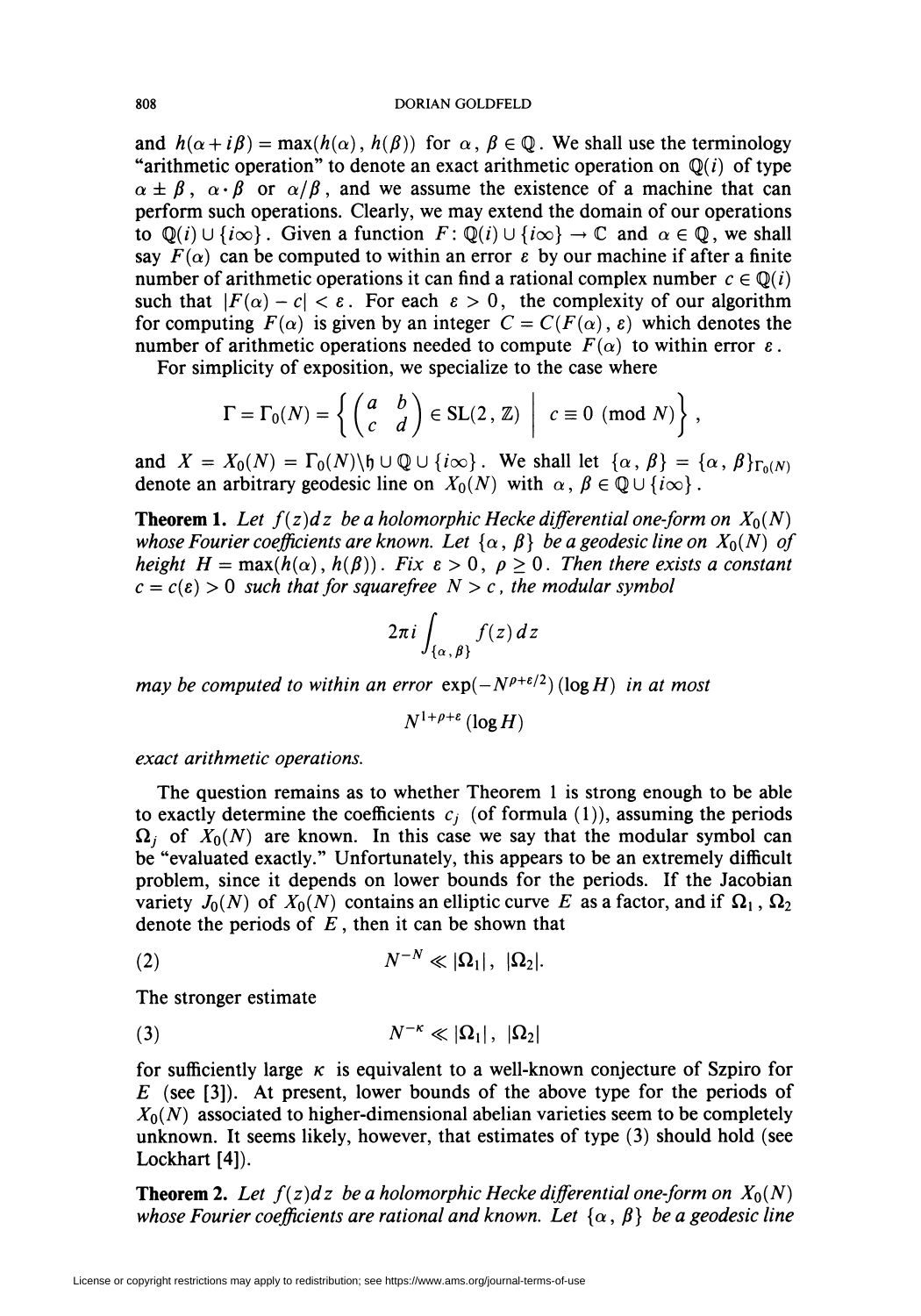on  $X_0(N)$  of height  $H = \max(h(\alpha), h(\beta))$ . Fix  $\varepsilon > 0$ . Then there exists a constant  $c = c(\varepsilon) > 0$  such that for squarefree  $N > c$ , the modular symbol

$$
2\pi i \int_{\{\alpha,\,\beta\}} f(z)\,dz
$$

may be computed exactly in at most

$$
N^{2+\varepsilon}\left(\log H\right)
$$

exact arithmetic operations.

If we assume Szpiro's conjecture [3], then Theorem 2 can be improved. In this case the number of exact arithmetic operations will be bounded by  $N^{1+\varepsilon}$  (log H). The algorithms found run in polynomial time in the height of the cusp, but not in polynomial time in the level  $N$ . It is probable that the number of exact arithmetic operations needed in Theorem 2 should be at most  $(\log N)^{\kappa} (\log H)$  for some constant  $\kappa > 2$ , but this seems completely out of reach at present.

## 2. Proof of Theorems

Theorem 1 can be proved rather simply in the special case that  $N$  is prime. The proof is based on the following elementary lemma.

**Lemma 3.** Let N be a prime number. Then every  $g = \begin{pmatrix} a & b \\ c & d \end{pmatrix} \in \Gamma_0(N)$  may be factored in the form

$$
g=w_1\cdot g_1\cdot w_2\cdot g_2\cdots w_{\tau}\cdot g_{\tau},
$$

where  

$$
g_i = \begin{pmatrix} a_i & b_i \\ N & d_i \end{pmatrix} \in \Gamma_0(N), \qquad w_i = \begin{pmatrix} 1 & u_i \\ 0 & 1 \end{pmatrix} \begin{pmatrix} 1 & 0 \\ q_i N & 1 \end{pmatrix}
$$

with  $q_i$ ,  $u_i \in \mathbb{Z}$ , and  $\tau \leq \log|c|/\log 2$ . *Proof.* Choose an integer  $u$  so that

$$
g' = \begin{pmatrix} 1 & u \\ 0 & 1 \end{pmatrix} g = \begin{pmatrix} a' & b' \\ cN & d \end{pmatrix}
$$

with  $|a'| < |cN|/2$ . If  $|a'| < |c|$ , then consider

$$
\begin{pmatrix} 1 & 0 \ qN & 1 \end{pmatrix} g' = \begin{pmatrix} a' & b' \ (a'q+c)N & d' \end{pmatrix}.
$$

Clearly, we may choose an integer q so that  $\left| \frac{a'q + c}{\sqrt{2}} \right| < \frac{|a'|}{2} < \cdots < |c|/2$ . Hence,

$$
g = \begin{pmatrix} 1 & -u \\ 0 & 1 \end{pmatrix} \begin{pmatrix} 1 & 0 \\ -qN & 1 \end{pmatrix} \begin{pmatrix} a' & b' \\ c'N & d' \end{pmatrix}
$$

with  $|c'| < |c|/2$ .

On the other hand, if  $|a'\rangle > |c|$ , then we may choose integers x, y such that  $cx + dy = 1$ . In fact  $x = -b'N - md$ ,  $y = a' + mc$ , for any integer m. Choose m so that  $|y| < |c|/2$ . For this choice, we must have  $0 < |m| < N$ , since  $\vert c \vert < \vert a' \vert < \vert Nc \vert /2$ . Hence,  $(m, N) = 1$ , and by the Euclidean algorithm, we can find integers v, z such that  $xz - vyN = 1$ . It follows that

$$
g=\begin{pmatrix}1&-u\\0&1\end{pmatrix}\begin{pmatrix}a_1&b_1\\N&d_1\end{pmatrix}\begin{pmatrix}v&-z\\-yN&x\end{pmatrix},
$$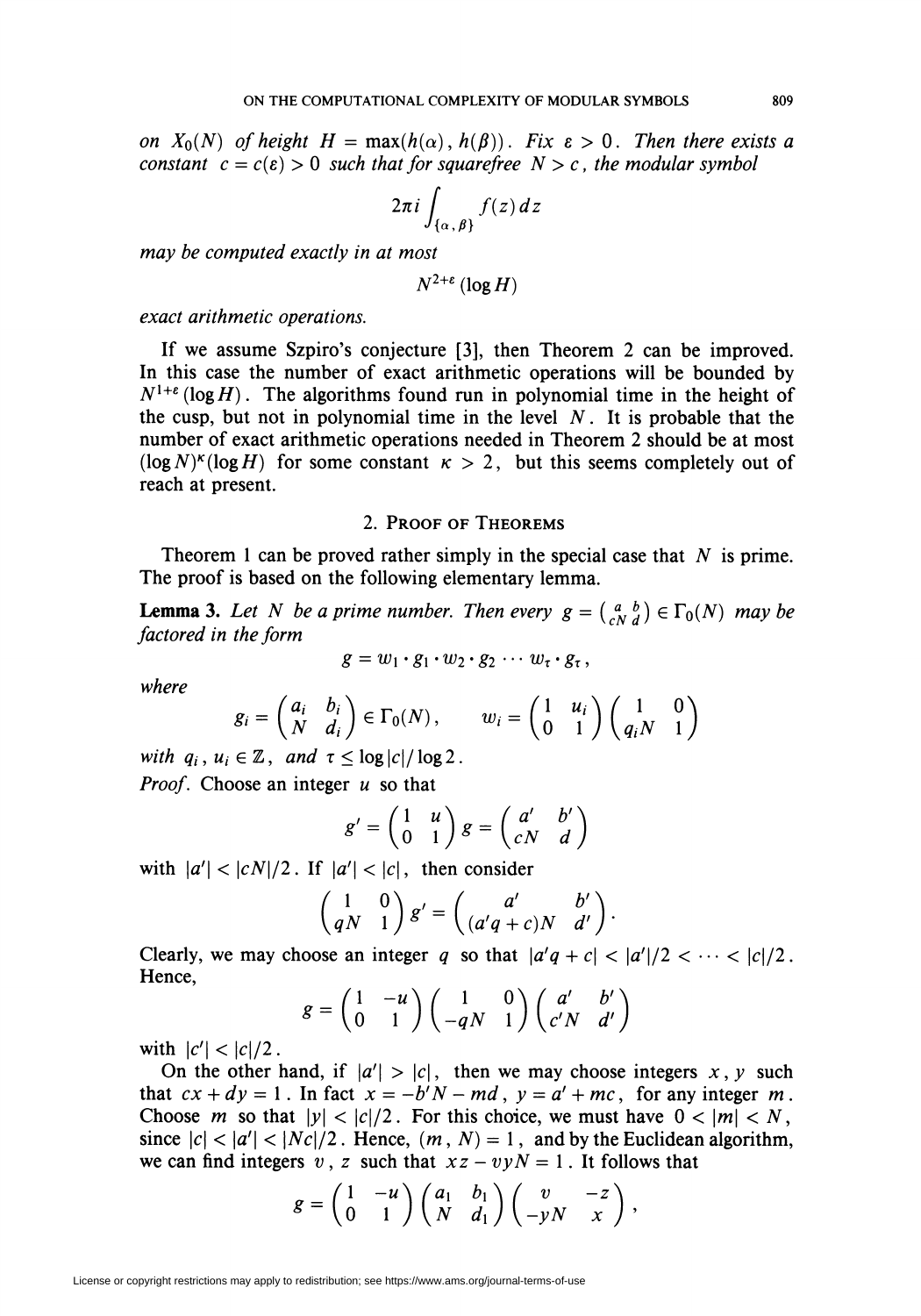where  $|y| < |c|/2$  and

$$
\begin{pmatrix} a_1 & b_1 \ N & d_1 \end{pmatrix} = \begin{pmatrix} a' & b' \\ cN & d \end{pmatrix} \begin{pmatrix} x & z \\ yN & v \end{pmatrix}.
$$

Continuing inductively, the proof of the lemma can be completed.  $\Box$ 

*Proof of Theorem* 1. The homomorphism  $\phi: \Gamma_0(N) \to H_1(X_0(N), \mathbb{Z})$  given by

 $\phi(g) = \{z, g(z)\}\;$ 

is independent of  $z \in \mathfrak{h} \cup \mathbb{Q} \cup \{i\infty\}$ . Moreover, ker( $\phi$ ) is generated by the commutators, elliptic and parabolic elements of  $\Gamma_0(N)$  (see [5]). Following [3], we obtain from the functional equation for the Hecke cusp form  $f(z)$  for  $g = \begin{pmatrix} a & b \\ c & d \end{pmatrix} \in \Gamma_0(N)$  that

(4)  
\n
$$
2\pi i \int_{\phi(g)} f(z) dz = \sum_{n=1}^{\infty} \frac{A(n)}{n} \exp\left(\frac{-2\pi n}{|cN|}\right) \left[\exp\left(\frac{2\pi ina}{cN}\right) - \exp\left(\frac{-2\pi ind}{cN}\right)\right],
$$

where

$$
f(z) = \sum_{n=1}^{\infty} A(n) \exp(2\pi i n z)
$$

is the Fourier expansion of  $f(z)$ . Since  $|A(n)| \ll n^{1/2+\epsilon}$ , it is easy to see that the integral on the left side of (4) may be computed to within an error  $\exp(-N^{\rho+\epsilon/2})$  in at most  $N^{1+\rho+\epsilon}$  exact arithmetic operations.  $\Box$ 

We now give the algorithm for computing the modular symbol

$$
2\pi i \int_{\{\alpha,\,\beta\}} f(z)\,dz
$$

in the case when  $N$  is prime.

Step 1. Determine if  $\{\alpha, \beta\}$  is a closed cycle. If it is, find  $g \in \Gamma_0(N)$  such that  $\beta = g(\alpha)$  and immediately continue with Step 2. If it is not a closed cycle, go to Step 3.

To see if g exists, and to find g, we may proceed as follows. For  $x \in$  $\mathbb{Q} \cup \{i\infty\}$ , the Euclidean algorithm allows us to find  $\sigma_x \in SL(2, \mathbb{Z})$  such that  $\sigma_x(0) = x$ . Namely, if  $x = x_1/x_2$  with  $(x_1, x_2) = 1$ , then  $\sigma_x = \begin{pmatrix} u & x_1 \\ v & x_2 \end{pmatrix}$  with  $ux_2 - vx_1 = 1$ . If  $x = i\infty$ , then  $\sigma_x = \begin{pmatrix} 0 & -1 \\ 1 & 0 \end{pmatrix}$ . Since the stabilizer of 0 is the subgroup  $\begin{pmatrix} 1 & 0 \\ * & 1 \end{pmatrix}$ , it follows that the element

$$
\sigma_y \begin{pmatrix} 1 & 0 \\ b & 1 \end{pmatrix} \sigma_x^{-1} \in SL(2, \mathbb{Z})
$$

with  $b \in \mathbb{Z}$  is the most general element that maps x to y. Hence, the existence of  $g \in \Gamma_0(N)$  such that  $\beta = g(\alpha)$  is equivalent to the existence of  $0 \le b < N$ such that

$$
g = \sigma_{\beta} \begin{pmatrix} 1 & 0 \\ b & 1 \end{pmatrix} \sigma_{\alpha}^{-1} \in \Gamma_0(N).
$$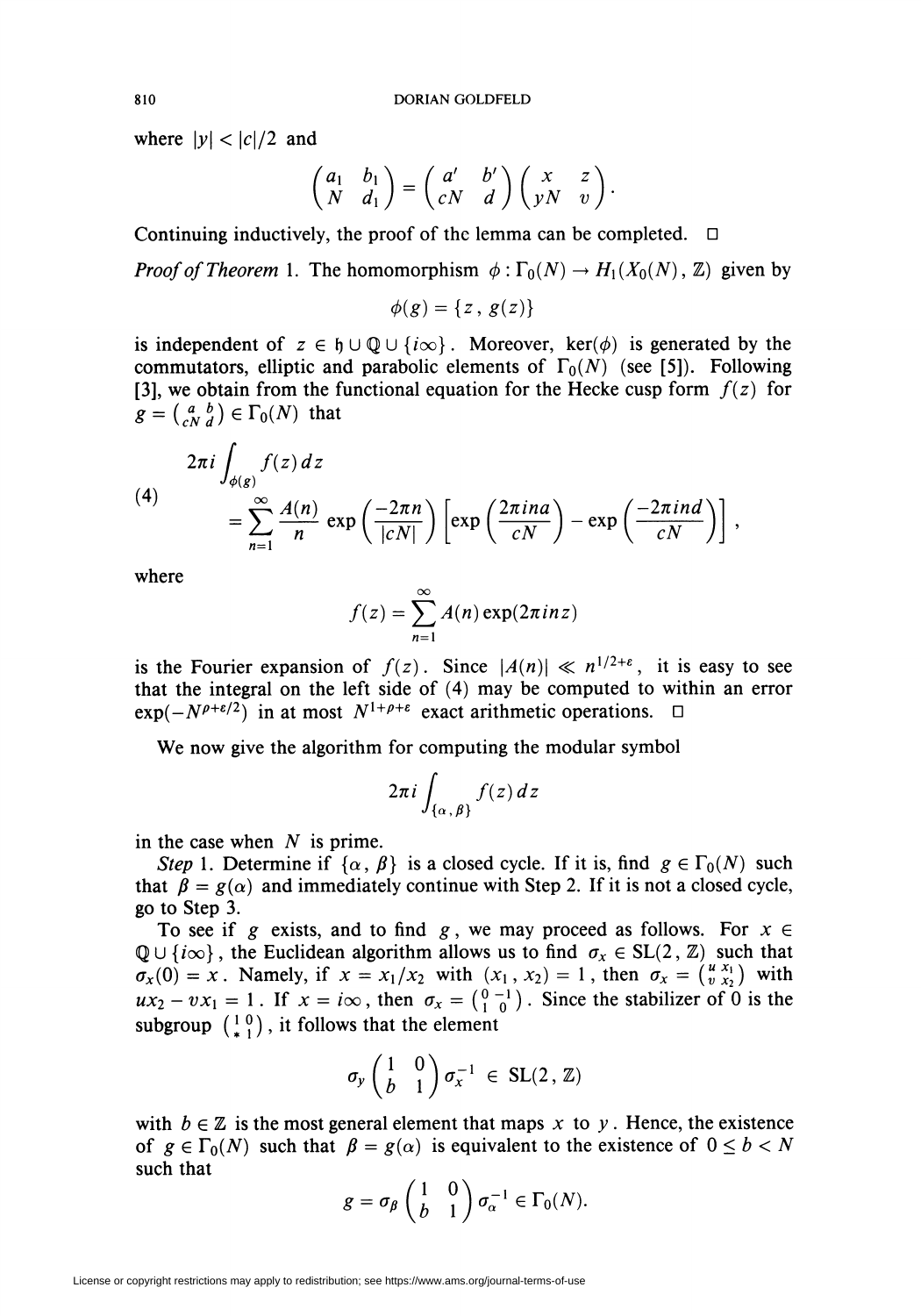Step 2. Factor the element  $g = w_1 \cdot g_1 \cdot w_2 \cdot g_2 \cdots w_{\tau} \cdot g_{\tau}$  found in Step 1 according to Lemma 3. Since the elements  $w_i$  are in ker( $\phi$ ), it follows that

$$
2\pi i \int_{\{\alpha,\,\beta\}} f(z)\,dz = \sum_{i=1}^\tau 2\pi i \int_{\phi(g_i)} f(z)\,dz\,,
$$

where each  $\int_{\phi(g_i)} f(z) dz$  can be computed by (4).

Step 3. If  $\{\alpha, \beta\}$  is not a closed cycle, let

$$
\{\alpha\,,\,\beta\}=\{\alpha\,,\,i\infty\}+\{i\infty\,,\,\beta\}.
$$

This reduces to the case  $\{\alpha, i\infty\}$ , which we may assume is not a closed cycle. We may, therefore, apply the formula of Manin ([5, Theorem 3.5]), to get

$$
(3-A(2))\int_{\alpha}^{i\infty}f(z)\,dz=\sum_{\substack{d\mid 2\\b\bmod d}}\int_{\{\alpha,\frac{2}{d^2}\alpha+\frac{b}{d}\}}f(z)\,dz
$$

Since each cycle  $\{\alpha, \frac{2}{d^2}\alpha + \frac{b}{d}\}\$ above is closed, this reduces the problem to a sum of modular integrals over closed cycles which may be evaluated by Steps 1 and 2.

If  $N$  is not a prime, then the previous algorithm does not work. There seems to be no simple analogue of Lemma 3. A more subtle procedure is required.

Writing  $\{\alpha, \beta\} = \{0, \beta\} - \{0, \alpha\}$ , we need only consider  $\{0, \alpha\}$  with height  $h(\alpha) = H$ . Let

$$
\frac{p_{-2}}{q_{-2}},\ \frac{p_{-1}}{q_{-1}},\ \ldots\ ,\ \frac{p_{\tau}}{q_{\tau}}=\alpha
$$

denote the continued fraction convergents to  $\alpha$ , where

$$
\frac{p_{-2}}{q_{-2}}=\frac{0}{1}, \quad \frac{p_{-1}}{q_{-1}}=\frac{1}{0}, \quad \frac{p_0}{q_0}=\frac{p_0}{1}, \ldots.
$$

It is well known that

$$
p_r q_{r-1} - p_{r-1} q_r = (-1)^{r-1} \qquad (-1 \leq r \leq \tau),
$$

 $p_r \geq p_{r-1} + p_{r-2}$  and  $q_r \geq q_{r-1} + q_{r-2}$ , from which it is easy to show that  $\tau \ll \log H$ . It follows that

$$
\{0\,,\,\alpha\}=\sum_{r=1}^{\tau}\left\{\frac{p_{r-1}}{q_{r-1}}\,,\,\frac{p_r}{q_r}\right\}=\sum_{r=1}^{\tau}\{\sigma_r(0)\,,\,\sigma_r(i\infty)\}\,,
$$

where

$$
\sigma_r = \begin{pmatrix} (-1)^{r-1} p_r & p_{r-1} \\ (-1)^{r-1} q_r & q_{r-1} \end{pmatrix}.
$$

We obtain

(5) 
$$
\int_{\{0,\alpha\}} f(z) dz = \sum_{r=1}^{\tau} \int_{0}^{i\infty} f(\sigma_r(z)) d(\sigma_r(z)).
$$

The problem is reduced to evaluating

$$
\int_0^{i\infty} f(\sigma(z))\,d(\sigma(z))\,
$$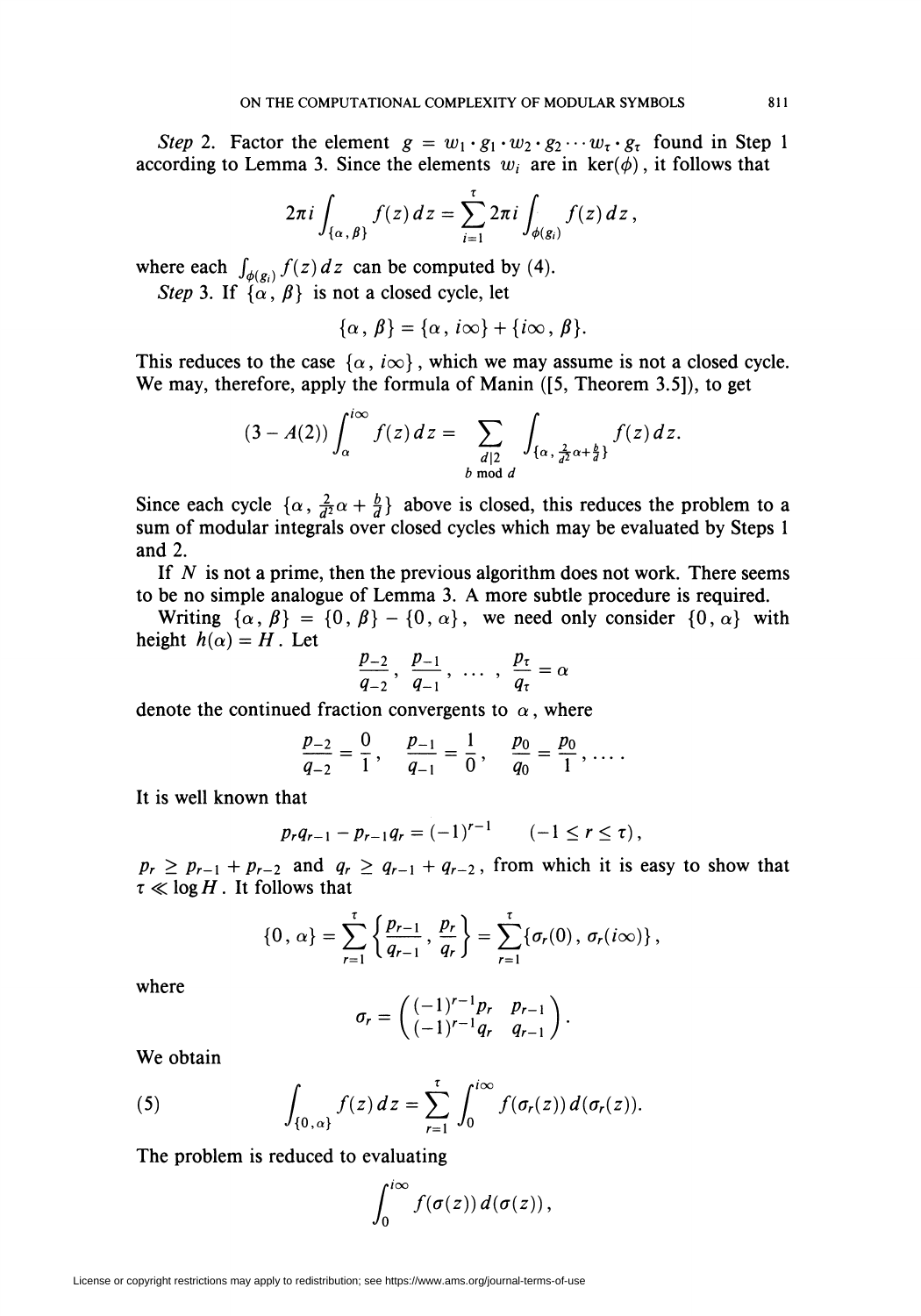where

$$
\sigma = \begin{pmatrix} r & s \\ t & u \end{pmatrix} \in SL(2, \mathbb{Z}).
$$

Since  $f(z)dz$  is a Hecke differential one-form, it is an eigenfunction of the Hecke algebra  $\tilde{p}$ , which is a commutative semisimple Q-algebra generated by the Hecke operators  $T_p$  (for primes  $p \nmid N$ ), where

$$
T_p = \begin{pmatrix} p & 0 \\ 0 & 1 \end{pmatrix} + \sum_{j=0}^{p-1} \begin{pmatrix} 1 & j \\ p & 0 \end{pmatrix},
$$

and the involutions  $W_M$  (for  $M(N)$ , where

$$
W_M = \begin{pmatrix} Mx & y \\ Nz & Mw \end{pmatrix}, \qquad M^2xw - Nzy = M.
$$

The  $W_M$  normalize  $\Gamma_0(N)$  and satisfy

$$
W_{M'M''} = W_{M'}W_{M''}
$$
 (for  $(M', M'') = 1$  and  $M'M'' | N$ ),  

$$
\prod_{q' \mid N} W_{q'} = W_N = \begin{pmatrix} 0 & -1 \\ N & 0 \end{pmatrix},
$$

where the above product goes over all prime powers  $q<sup>r</sup>$  exactly dividing N.

The action of  $\tilde{p}$  on  $f(z)dz$  is given as follows:

$$
T_p f(z) dz = f(pz) d(pz) + \sum_{j=0}^{p-1} f\left(\begin{pmatrix} 1 & j \\ p & 0 \end{pmatrix} z\right) d\left(\begin{pmatrix} 1 & j \\ p & 0 \end{pmatrix} z\right)
$$
  
=  $A(p) f(z) dz$ ,

where  $A(p)$  is the pth Fourier coefficient of  $f(z)$ . Furthermore,

$$
W_M f(z) dz = f(W_M z) d(W_M z) = \lambda_M f(z) dz
$$

where the eigenvalue  $\lambda_M$  is independent of  $x, y, z, w \in \mathbb{Z}$ , since all the involutions of type  $W_M$  (with M fixed) are equivalent under left or right multiplication by  $\Gamma_0(N)$ . There is a simple relation between  $\lambda_M$  and the Fourier coefficient  $A(m)$ . Namely (see [1]),

$$
\lambda_q=-A(q)
$$

for primes  $q|N$ . In addition, both functions are completely multiplicative with respect to  $M|N$ .

Let  $M_1 = \gcd(t, N)$ ,  $t = M_1t_1$  and  $N = MM_1$ . It follows that we may express

$$
\sigma = \begin{pmatrix} r & s_1 \\ t & Mu_1 \end{pmatrix} \begin{pmatrix} 1 & h \\ 0 & 1 \end{pmatrix},
$$

where h,  $s_1$ ,  $u_1 \in \mathbb{Z}$  are chosen so that  $th + Mu_1 = u$  and  $rh + s_1 = s$ . Furthermore,

$$
\sigma = \begin{pmatrix} Mr & s_1 \\ Nt_1 & Mu_1 \end{pmatrix} \begin{pmatrix} \frac{1}{M} & 0 \\ 0 & 1 \end{pmatrix} \begin{pmatrix} 1 & h \\ 0 & 1 \end{pmatrix},
$$

where  $t_1 = Mt/N$  is an integer. Hence,

(6) 
$$
\int_0^{i\infty} f(\sigma(z)) d(\sigma(z)) = \lambda_M \int_0^{i\infty} f\left(\begin{pmatrix} 1 & h \\ 0 & M \end{pmatrix} z\right) d\left(\begin{pmatrix} 1 & h \\ 0 & M \end{pmatrix} z\right).
$$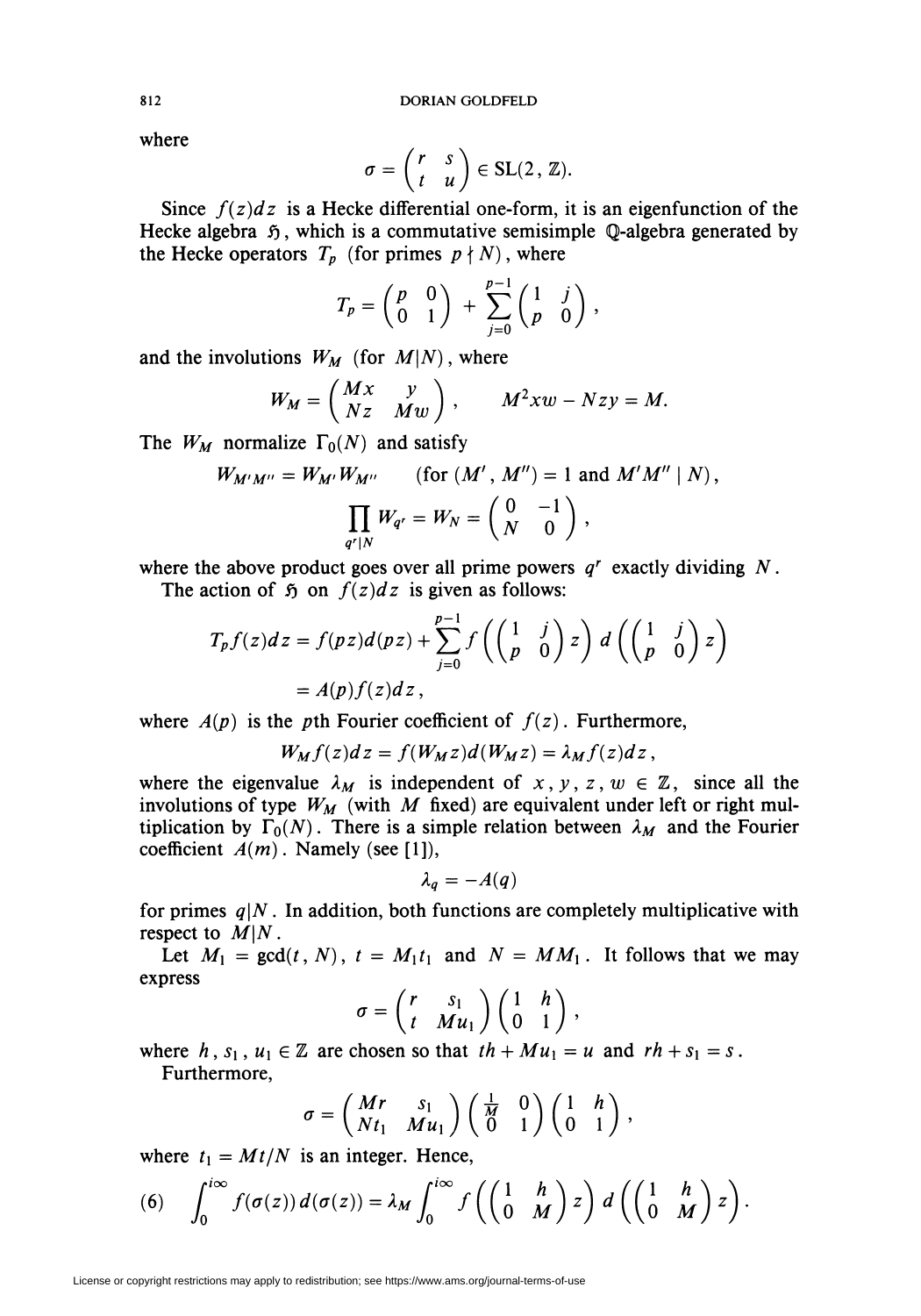Let  $W_N = \begin{pmatrix} 0 & -1 \\ N & 0 \end{pmatrix}$ . Then

$$
\begin{pmatrix} 1 & h \ 0 & M \end{pmatrix} = W_N \begin{pmatrix} M & 0 \ -hN & 1 \end{pmatrix} W_N^{-1},
$$

from which it easily follows that for any  $U > 0$ 

$$
\int_0^{i\infty} f\left(\begin{pmatrix} 1 & h \\ 0 & M \end{pmatrix} z\right) d\left(\begin{pmatrix} 1 & h \\ 0 & M \end{pmatrix} z\right)
$$
  
(7)  

$$
= \int_{\frac{iv}{\sqrt{N}}}^{i\infty} f\left(\begin{pmatrix} 1 & h \\ 0 & M \end{pmatrix} z\right) d\left(\begin{pmatrix} 1 & h \\ 0 & M \end{pmatrix} z\right)
$$
  

$$
+ \int_{\frac{v}{\sqrt{N}}}^{i\infty} f\left(W_N \begin{pmatrix} M & 0 \\ -hN & 1 \end{pmatrix} z\right) d\left(W_N \begin{pmatrix} M & 0 \\ -hN & 1 \end{pmatrix} z\right).
$$

We now consider the second integral on the right side of (7). Let  $M_h$  =  $gcd(M, h)$ . Clearly,

$$
\begin{pmatrix} M & 0 \ -hN & 1 \end{pmatrix} = \begin{pmatrix} \frac{M}{M_h} & l \\ \frac{-hN}{M_h} & \frac{-hNl}{M} + 1 \end{pmatrix} \begin{pmatrix} M_h & \frac{-lM_h}{M} \\ 0 & 1 \end{pmatrix}.
$$

Since  $(\frac{hN}{M}, \frac{M}{M_h}) = 1$ , we may choose *l* such that

$$
\frac{hN}{M}l \equiv 1 \left( \bmod \frac{M}{M_h} \right).
$$

It easily follows from the above matrix identity that

$$
\int_{\frac{1}{U\sqrt{N}}}^{i\infty} f\left(W_N \left(\frac{M}{-hN} \frac{0}{1}\right) z\right) d\left(W_N \left(\frac{M}{-hN} \frac{0}{1}\right) z\right)
$$
\n
$$
(8) \qquad = \lambda_N \cdot \lambda_{M/M_h} \int_{\frac{i}{U\sqrt{N}}}^{i\infty} f\left(\left(\frac{M_h}{0} - \frac{-lM_h}{1}\right) z\right) d\left(\left(\frac{M_h}{0} - \frac{-lM_h}{1}\right) z\right)
$$
\n
$$
= \lambda_N \cdot \lambda_{M/M_h} \int_{\frac{iM_h}{U\sqrt{N}}}^{i\infty} f(z - lM_h/M) dz.
$$

Combining  $(6)$ ,  $(7)$ ,  $(8)$  yields

$$
2\pi i \int_0^{1\infty} f(\sigma(z)) d(\sigma(z))
$$
  
=  $\lambda_M \int_{\frac{U}{M\sqrt{N}}}^{\infty} \sum_{n=1}^{\infty} A(n) \exp[-2\pi ny + 2\pi inh/M] idy$   
+  $\lambda_N \lambda_M \lambda_{M/M_h} \int_{\frac{M_h}{U\sqrt{N}}}^{\infty} \sum_{n=1}^{\infty} A(n) \exp[-2\pi ny - 2\pi inM_h/M] idy.$ 

Finally,

$$
2\pi i \int_0^{i\infty} f(\sigma(z)) d(\sigma(z))
$$
  
(9)  

$$
= \sum_{n=1}^{\infty} \frac{A(n)}{n} [\lambda_M \exp[-(2\pi n U/M\sqrt{N}) + 2\pi i n h/M]
$$

$$
+ \lambda_N \lambda_M \lambda_{M/M_h} \exp[-(2\pi n M_h/U\sqrt{N}) - 2\pi i n l M_h/M]].
$$